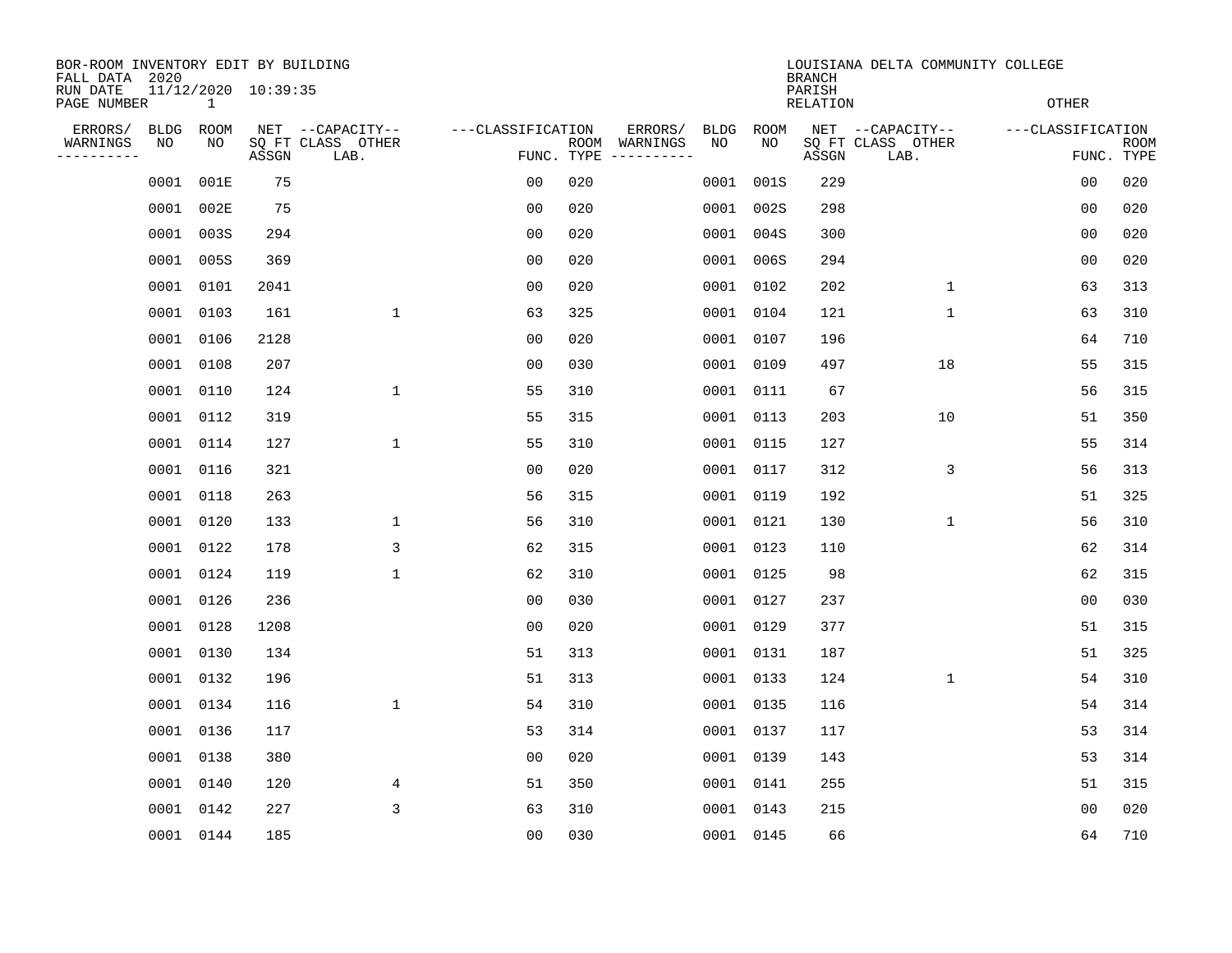| BOR-ROOM INVENTORY EDIT BY BUILDING<br>FALL DATA 2020 |            |            |                     |                                               |                                 | LOUISIANA DELTA COMMUNITY COLLEGE<br><b>BRANCH</b> |                                        |            |                           |                                               |                   |                           |  |
|-------------------------------------------------------|------------|------------|---------------------|-----------------------------------------------|---------------------------------|----------------------------------------------------|----------------------------------------|------------|---------------------------|-----------------------------------------------|-------------------|---------------------------|--|
| RUN DATE<br>PAGE NUMBER                               |            | 2          | 11/12/2020 10:39:35 |                                               |                                 |                                                    |                                        |            | PARISH<br><b>RELATION</b> |                                               | <b>OTHER</b>      |                           |  |
| ERRORS/<br>WARNINGS<br>----------                     | BLDG<br>NO | ROOM<br>NO | ASSGN               | NET --CAPACITY--<br>SQ FT CLASS OTHER<br>LAB. | ---CLASSIFICATION<br>FUNC. TYPE |                                                    | ERRORS/<br>BLDG<br>ROOM WARNINGS<br>NO | ROOM<br>NO | ASSGN                     | NET --CAPACITY--<br>SQ FT CLASS OTHER<br>LAB. | ---CLASSIFICATION | <b>ROOM</b><br>FUNC. TYPE |  |
|                                                       | 0001 0146  |            | 124                 |                                               | 0 <sub>0</sub>                  | 030                                                |                                        | 0001 0147  | 621                       |                                               | 0 <sub>0</sub>    | 030                       |  |
|                                                       | 0001 0148  |            | 242                 |                                               | 0 <sub>0</sub>                  | 030                                                |                                        | 0001 0151  | 598                       |                                               | 41                | 440                       |  |
|                                                       | 0001 0152  |            | 237                 |                                               | 41                              | 325                                                |                                        | 0001 0153  | 327                       | 20                                            | 44                | 410                       |  |
|                                                       | 0001 0154  |            | 331                 | 21                                            | 44                              | 410                                                |                                        | 0001 0155  | 1279                      | $\mathbf 1$                                   | 53                | 310                       |  |
|                                                       | 0001 0156  |            | 144                 | $\mathbf 1$                                   | 53                              | 310                                                |                                        | 0001 0157  | 1569                      |                                               | 52                | 650                       |  |
|                                                       | 0001 0158  |            | 133                 |                                               | 0 <sub>0</sub>                  | 010                                                |                                        | 0001 0159  | 418                       | 14                                            | 63                | 350                       |  |
|                                                       | 0001 0160  |            | 1239                |                                               | 0 <sub>0</sub>                  | 020                                                |                                        | 0001 0161  | 1272                      | 24                                            | 92                | 630                       |  |
|                                                       | 0001 0162  |            | 142                 |                                               | 92                              | 635                                                |                                        | 0001 0163  | 1363                      |                                               | 92                | 660                       |  |
|                                                       | 0001 0164  |            | 92                  |                                               | 64                              | 710                                                |                                        | 0001 0165  | 111                       |                                               | 0 <sub>0</sub>    | 030                       |  |
|                                                       | 0001 0166  |            | 317                 |                                               | 00                              | 020                                                |                                        | 0001 0167  | 260                       |                                               | 0 <sub>0</sub>    | 030                       |  |
|                                                       | 0001 0168  |            | 827                 |                                               | 11                              | 640                                                | 0001                                   | 0169       | 83                        |                                               | 11                | 645                       |  |
|                                                       | 0001 0170  |            | 85                  | $\mathbf 1$                                   | 11                              | 310                                                |                                        | 0001 0171  | 1136                      | 24                                            | 11                | 110                       |  |
|                                                       | 0001 0172  |            | 107                 |                                               | 11                              | 645                                                | 0001                                   | 0174       | 187                       |                                               | 63                | 355                       |  |
|                                                       | 0001 0175  |            | 353                 |                                               | 0 <sub>0</sub>                  | 030                                                |                                        | 0001 0176  | 353                       |                                               | 0 <sub>0</sub>    | 030                       |  |
|                                                       | 0001 0177  |            | 331                 |                                               | 63                              | 314                                                |                                        | 0001 0178  | 116                       |                                               | 63                | 314                       |  |
|                                                       | 0001 0179  |            | 166                 |                                               | 71                              | 325                                                |                                        | 0001 0180  | 157                       |                                               | 63                | 730                       |  |
|                                                       | 0001 0181  |            | 323                 |                                               | 0 <sub>0</sub>                  | 030                                                |                                        | 0001 0182  | 142                       |                                               | 0 <sub>0</sub>    | 030                       |  |
|                                                       | 0001 0183  |            | 328                 |                                               | 41                              | 315                                                |                                        | 0001 0184  | 184                       |                                               | 92                | 660                       |  |
|                                                       | 0001 0185  |            | 43                  |                                               | 11                              | 215                                                |                                        | 0001 0186  | 24                        |                                               | 63                | 655                       |  |
|                                                       | 0001 0187  |            | 267                 |                                               | 0 <sub>0</sub>                  | 030                                                |                                        | 0001 0188  | 267                       |                                               | 0 <sub>0</sub>    | 030                       |  |
|                                                       | 0001 0189  |            | 267                 |                                               | 0 <sub>0</sub>                  | 030                                                |                                        | 0001 0190  | 140                       |                                               | 0 <sub>0</sub>    | 020                       |  |
|                                                       | 0001 0191  |            | 658                 |                                               | 0 <sub>0</sub>                  | 020                                                |                                        | 0001 0201  | 1804                      |                                               | 0 <sub>0</sub>    | 020                       |  |
|                                                       | 0001 0202  |            | 156                 |                                               | 62                              | 314                                                |                                        | 0001 0203  | 165                       | $\mathbf 1$                                   | 62                | 310                       |  |
|                                                       | 0001 0204  |            | 165                 |                                               | 62                              | 325                                                |                                        | 0001 0205  | 363                       | 12                                            | 63                | 350                       |  |
|                                                       | 0001       | 0206       | 134                 |                                               | 62                              | 314                                                |                                        | 0001 0207  | 1375                      |                                               | 0 <sub>0</sub>    | 020                       |  |
|                                                       | 0001 0208  |            | 109                 |                                               | 0 <sub>0</sub>                  | 030                                                |                                        | 0001 0209  | 63                        |                                               | 64                | 710                       |  |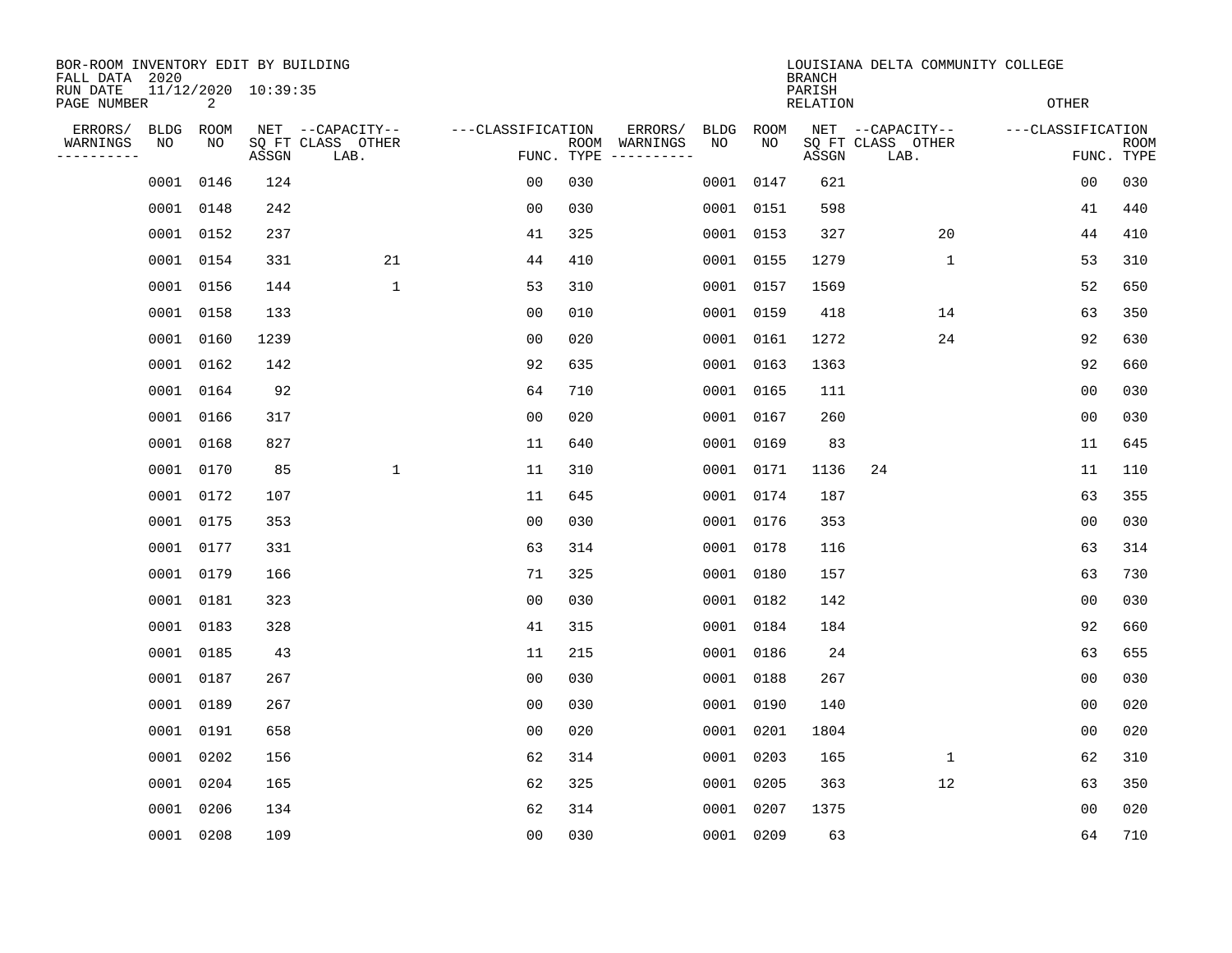| BOR-ROOM INVENTORY EDIT BY BUILDING<br>FALL DATA 2020 |                          |       |                                               |                   | LOUISIANA DELTA COMMUNITY COLLEGE<br><b>BRANCH</b> |                                                       |            |                    |                                               |  |                   |                           |  |
|-------------------------------------------------------|--------------------------|-------|-----------------------------------------------|-------------------|----------------------------------------------------|-------------------------------------------------------|------------|--------------------|-----------------------------------------------|--|-------------------|---------------------------|--|
| RUN DATE<br>PAGE NUMBER                               | 11/12/2020 10:39:35<br>3 |       |                                               |                   |                                                    |                                                       |            | PARISH<br>RELATION |                                               |  | <b>OTHER</b>      |                           |  |
| ERRORS/<br>BLDG<br>WARNINGS<br>NO<br>---------        | ROOM<br>NO               | ASSGN | NET --CAPACITY--<br>SQ FT CLASS OTHER<br>LAB. | ---CLASSIFICATION | FUNC. TYPE                                         | ERRORS/<br>BLDG<br>ROOM WARNINGS<br>NO<br>----------- | ROOM<br>NO | ASSGN              | NET --CAPACITY--<br>SQ FT CLASS OTHER<br>LAB. |  | ---CLASSIFICATION | <b>ROOM</b><br>FUNC. TYPE |  |
| 0001                                                  | 0210                     | 764   | 30                                            | 11                | 140                                                |                                                       | 0001 0211  | 833                | 36                                            |  | 11                | 110                       |  |
| 0001                                                  | 0212                     | 848   | 36                                            | 11                | 110                                                |                                                       | 0001 0213  | 823                | 36                                            |  | 11                | 110                       |  |
| 0001                                                  | 0214                     | 137   |                                               | 0 <sub>0</sub>    | 030                                                |                                                       | 0001 0215  | 65                 |                                               |  | 64                | 710                       |  |
|                                                       | 0001 0216                | 667   |                                               | 0 <sub>0</sub>    | 020                                                |                                                       | 0001 0217  | 294                |                                               |  | 0 <sub>0</sub>    | 030                       |  |
| 0001                                                  | 0218                     | 41    |                                               | 63                | 730                                                |                                                       | 0001 0219  | 213                |                                               |  | 00                | 030                       |  |
|                                                       | 0001 0220                | 237   |                                               | 0 <sub>0</sub>    | 030                                                |                                                       | 0001 0221  | 1860               |                                               |  | 0 <sub>0</sub>    | 020                       |  |
| 0001                                                  | 0222                     | 1208  | 24                                            | 11                | 210                                                |                                                       | 0001 0223  | 204                |                                               |  | 11                | 115                       |  |
|                                                       | 0001 0224                | 169   |                                               | 11                | 115                                                |                                                       | 0001 0225  | 1210               | 24                                            |  | 11                | 210                       |  |
| 0001                                                  | 0226                     | 1113  | 24                                            | 11                | 210                                                |                                                       | 0001 0227  | 267                |                                               |  | 0 <sub>0</sub>    | 030                       |  |
|                                                       | 0001 0228                | 105   |                                               | 11                | 215                                                |                                                       | 0001 0229  | 1116               | 36                                            |  | 11                | 110                       |  |
| 0001                                                  | 0230                     | 1117  | 36                                            | 11                | 110                                                |                                                       | 0001 0231  | 684                | 25                                            |  | 11                | 110                       |  |
|                                                       | 0001 0232                | 690   | 28                                            | 11                | 110                                                |                                                       | 0001 0233  | 673                | 28                                            |  | 11                | 110                       |  |
| 0001                                                  | 0234                     | 1501  | 47                                            | 11                | 110                                                |                                                       | 0001 0235  | 87                 |                                               |  | 64                | 750                       |  |
| 0001                                                  | 0236                     | 311   |                                               | 63                | 650                                                |                                                       | 0001 0237  | 268                |                                               |  | 63                | 655                       |  |
| 0001                                                  | 0238                     | 139   |                                               | 0 <sub>0</sub>    | 010                                                |                                                       | 0001 0239  | 130                |                                               |  | 44                | 750                       |  |
| 0001                                                  | 0240                     | 1658  |                                               | 0 <sub>0</sub>    | 020                                                |                                                       | 0001 0241  | 109                |                                               |  | 0 <sub>0</sub>    | 020                       |  |
| 0001                                                  | 0242                     | 119   | $\mathbf{1}$                                  | 11                | 310                                                |                                                       | 0001 0243  | 119                | 1                                             |  | 11                | 310                       |  |
| 0001                                                  | 0244                     | 24    |                                               | 11                | 315                                                |                                                       | 0001 0245  | 119                | 1                                             |  | 11                | 310                       |  |
| 0001                                                  | 0246                     | 119   | 1                                             | 11                | 310                                                |                                                       | 0001 0247  | 326                | 8                                             |  | 45                | 410                       |  |
| 0001                                                  | 0248                     | 119   | $\mathbf 1$                                   | 11                | 310                                                |                                                       | 0001 0249  | 119                | 1                                             |  | 11                | 310                       |  |
| 0001                                                  | 0250                     | 24    |                                               | 11                | 315                                                |                                                       | 0001 0251  | 118                | 1                                             |  | 11                | 310                       |  |
| 0001                                                  | 0252                     | 191   |                                               | 11                | 325                                                |                                                       | 0001 0253  | 124                | $\mathbf 1$                                   |  | 11                | 310                       |  |
| 0001                                                  | 0255                     | 326   | 8                                             | 45                | 410                                                |                                                       | 0001 0256  | 126                | 1                                             |  | 11                | 310                       |  |
| 0001                                                  | 0257                     | 188   |                                               | 11                | 325                                                |                                                       | 0001 0258  | 118                | 1                                             |  | 11                | 310                       |  |
| 0001                                                  | 0259                     | 22    |                                               | 11                | 315                                                |                                                       | 0001 0260  | 119                | 1                                             |  | 11                | 310                       |  |
|                                                       | 0001 0261                | 119   | 1                                             | 11                | 310                                                |                                                       | 0001 0263  | 333                | 8                                             |  | 45                | 410                       |  |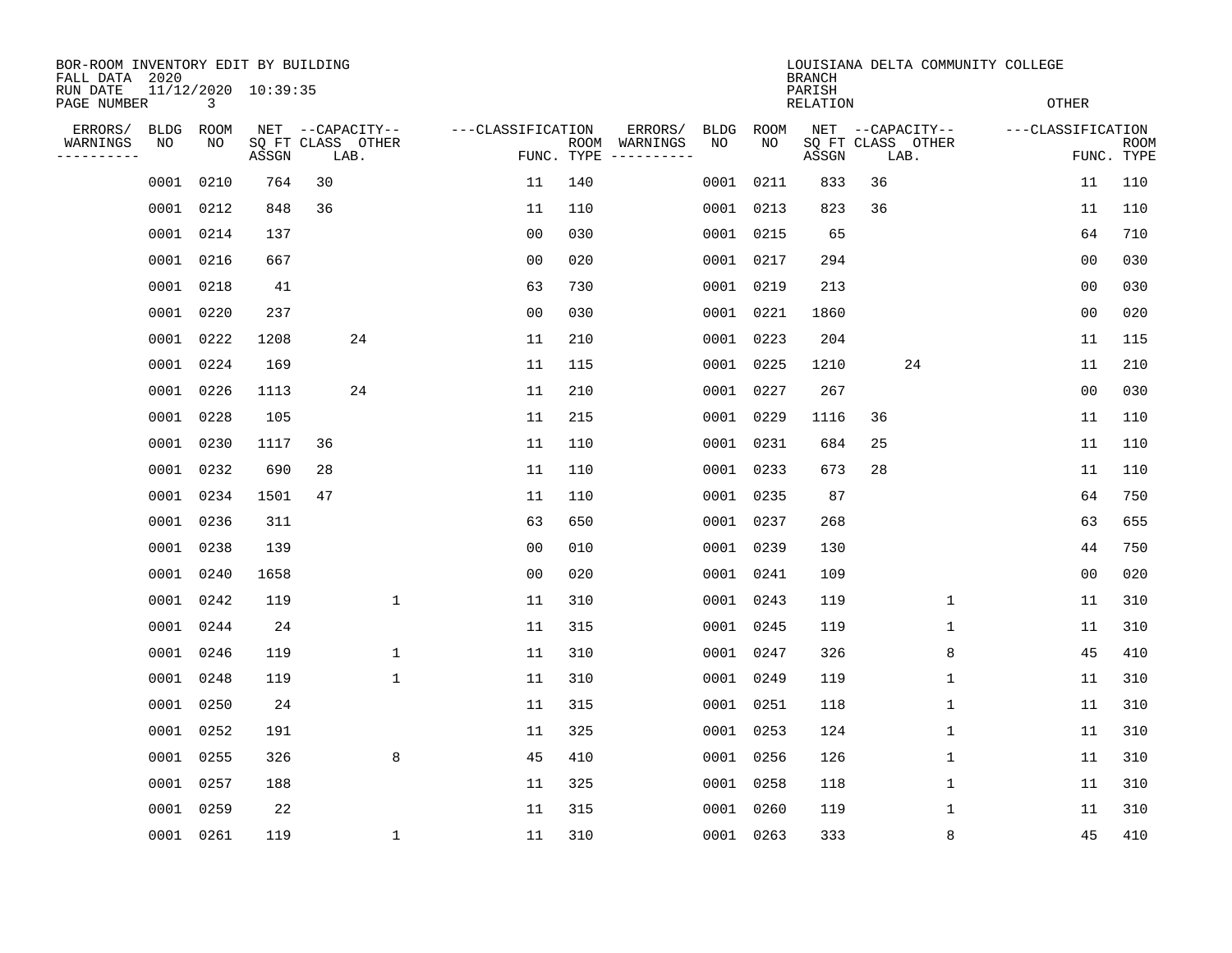| BOR-ROOM INVENTORY EDIT BY BUILDING<br>FALL DATA 2020 |                   |                 | LOUISIANA DELTA COMMUNITY COLLEGE<br><b>BRANCH</b> |                                               |              |                                 |     |                                                                                                                                        |            |            |                           |                                               |              |                   |                |                           |
|-------------------------------------------------------|-------------------|-----------------|----------------------------------------------------|-----------------------------------------------|--------------|---------------------------------|-----|----------------------------------------------------------------------------------------------------------------------------------------|------------|------------|---------------------------|-----------------------------------------------|--------------|-------------------|----------------|---------------------------|
| RUN DATE<br>PAGE NUMBER                               |                   | $4\overline{ }$ | 11/12/2020 10:39:35                                |                                               |              |                                 |     |                                                                                                                                        |            |            | PARISH<br><b>RELATION</b> |                                               |              | <b>OTHER</b>      |                |                           |
| ERRORS/<br>WARNINGS<br>---------                      | <b>BLDG</b><br>NO | ROOM<br>NO      | ASSGN                                              | NET --CAPACITY--<br>SQ FT CLASS OTHER<br>LAB. |              | ---CLASSIFICATION<br>FUNC. TYPE |     | ERRORS/<br>ROOM WARNINGS<br>$\begin{tabular}{ccccccccc} - & - & - & - & - & - & - & - \\ & - & - & - & - & - & - & - \\ \end{tabular}$ | BLDG<br>NO | ROOM<br>NO | ASSGN                     | NET --CAPACITY--<br>SQ FT CLASS OTHER<br>LAB. |              | ---CLASSIFICATION |                | <b>ROOM</b><br>FUNC. TYPE |
|                                                       | 0001              | 0264            | 119                                                |                                               | $\mathbf{1}$ | 11                              | 310 |                                                                                                                                        |            | 0001 0265  | 119                       |                                               | $\mathbf{1}$ |                   | 11             | 310                       |
|                                                       | 0001 0266         |                 | 22                                                 |                                               |              | 11                              | 315 |                                                                                                                                        |            | 0001 0267  | 122                       |                                               | $\mathbf{1}$ |                   | 11             | 310                       |
|                                                       | 0001 0268         |                 | 188                                                |                                               |              | 11                              | 325 |                                                                                                                                        |            | 0001 0269  | 120                       |                                               | $\mathbf{1}$ |                   | 11             | 310                       |
|                                                       | 0001 0271         |                 | 119                                                |                                               |              | 0 <sub>0</sub>                  | 030 |                                                                                                                                        |            | 0001 0272  | 245                       |                                               |              |                   | 0 <sub>0</sub> | 030                       |
|                                                       | 0001 0273         |                 | 64                                                 |                                               |              | 11                              | 590 |                                                                                                                                        |            | 0001 0274  | 433                       |                                               |              |                   | 0 <sub>0</sub> | 020                       |
|                                                       | 0001 0275         |                 | 367                                                | 5                                             |              | 11                              | 220 |                                                                                                                                        |            | 0001 0276  | 764                       | 10                                            |              |                   | 11             | 210                       |
|                                                       | 0001 0277         |                 | 125                                                |                                               | $\mathbf 1$  | 11                              | 310 |                                                                                                                                        |            | 0001 0278  | 244                       | 5                                             |              |                   | 11             | 220                       |
|                                                       | 0001 0279         |                 | 276                                                | 5                                             |              | 11                              | 220 |                                                                                                                                        |            | 0001 0280  | 763                       | 10                                            |              |                   | 11             | 210                       |
|                                                       | 0001 0281         |                 | 368                                                | 5                                             |              | 11                              | 220 |                                                                                                                                        | 0001       | 0282       | 296                       |                                               |              |                   | 0 <sub>0</sub> | 030                       |
|                                                       | 0001 0283         |                 | 131                                                |                                               | 1            | 11                              | 310 |                                                                                                                                        |            | 0001 0284  | 131                       |                                               | 1            |                   | 11             | 310                       |
|                                                       | 0001              | 0285            | 294                                                |                                               |              | 00                              | 030 |                                                                                                                                        | 0001       | 0286       | 71                        |                                               |              |                   | 00             | 020                       |
|                                                       | 0001 0287         |                 | 84                                                 |                                               | 1            | 11                              | 310 |                                                                                                                                        |            | 0001 0288  | 88                        |                                               | 1            |                   | 11             | 310                       |
|                                                       | 0001              | 0289            | 96                                                 |                                               | $\mathbf 1$  | 11                              | 310 |                                                                                                                                        | 0001       | 0290       | 87                        |                                               | 1            |                   | 11             | 310                       |
|                                                       | 0001 0301         |                 | 387                                                |                                               |              | 0 <sub>0</sub>                  | 020 |                                                                                                                                        |            | 0001 0302  | 190                       |                                               |              |                   | 64             | 325                       |
|                                                       | 0001              | 0303            | 170                                                |                                               |              | 63                              | 325 |                                                                                                                                        |            | 0001 0304  | 170                       |                                               | 1            |                   | 11             | 310                       |
|                                                       | 0001 0305         |                 | 382                                                |                                               | 12           | 63                              | 350 |                                                                                                                                        |            | 0001 0306  | 136                       |                                               |              |                   | 0 <sub>0</sub> | 030                       |
|                                                       | 0001 0307         |                 | 123                                                |                                               |              | 0 <sub>0</sub>                  | 020 |                                                                                                                                        |            | 0001 0308  | 3795                      |                                               |              |                   | 0 <sub>0</sub> | 020                       |
|                                                       | 0001 0309         |                 | 105                                                |                                               |              | 0 <sub>0</sub>                  | 030 |                                                                                                                                        |            | 0001 0310  | 59                        |                                               |              |                   | 64             | 710                       |
|                                                       | 0001 0311         |                 | 773                                                | 36                                            |              | 11                              | 110 |                                                                                                                                        |            | 0001 0312  | 838                       | 33                                            |              |                   | 11             | 110                       |
|                                                       | 0001 0313         |                 | 845                                                | 26                                            |              | 11                              | 140 |                                                                                                                                        |            | 0001 0314  | 818                       | 26                                            |              |                   | 11             | 140                       |
|                                                       | 0001 0315         |                 | 732                                                |                                               |              | 0 <sub>0</sub>                  | 020 |                                                                                                                                        |            | 0001 0316  | 137                       |                                               |              |                   | 0 <sub>0</sub> | 030                       |
|                                                       | 0001 0317         |                 | 65                                                 |                                               |              | 64                              | 710 |                                                                                                                                        |            | 0001 0318  | 289                       |                                               |              |                   | 0 <sub>0</sub> | 030                       |
|                                                       | 0001 0319         |                 | 41                                                 |                                               |              | 11                              | 730 |                                                                                                                                        |            | 0001 0320  | 238                       |                                               |              |                   | 0 <sub>0</sub> | 030                       |
|                                                       | 0001 0321         |                 | 232                                                |                                               |              | 0 <sub>0</sub>                  | 030 |                                                                                                                                        |            | 0001 0322  | 1866                      |                                               |              |                   | 00             | 020                       |
|                                                       | 0001 0323         |                 | 568                                                | 23                                            |              | 11                              | 110 |                                                                                                                                        |            | 0001 0324  | 557                       | 27                                            |              |                   | 11             | 110                       |
|                                                       | 0001 0325         |                 | 839                                                | 33                                            |              | 11                              | 110 |                                                                                                                                        |            | 0001 0326  | 848                       | 29                                            |              |                   | 11             | 140                       |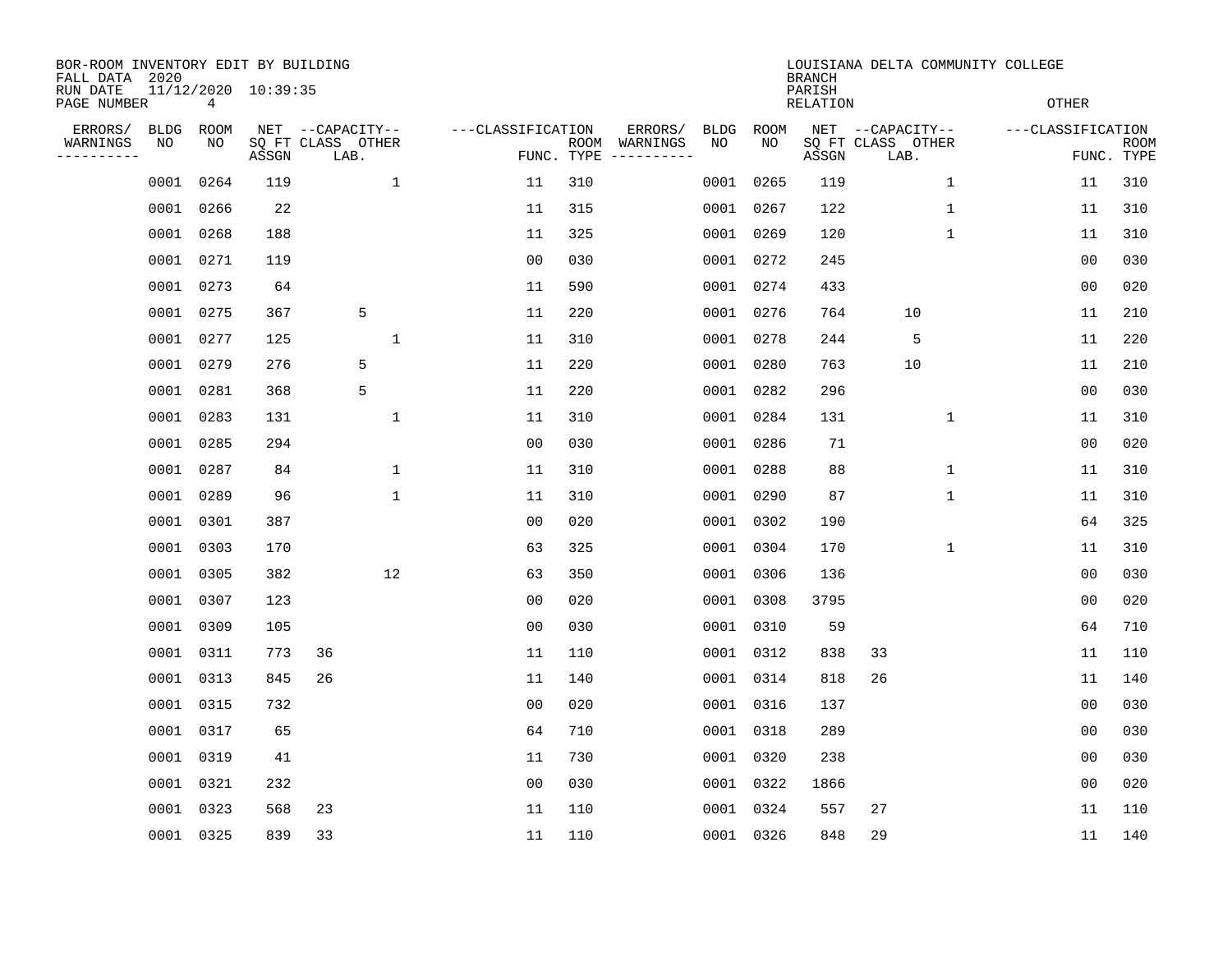| BOR-ROOM INVENTORY EDIT BY BUILDING<br>FALL DATA 2020 |            |            |                     |                                               |                   | LOUISIANA DELTA COMMUNITY COLLEGE<br><b>BRANCH</b><br>PARISH |                                                                                                                                                      |                 |              |                                               |                   |                           |  |  |
|-------------------------------------------------------|------------|------------|---------------------|-----------------------------------------------|-------------------|--------------------------------------------------------------|------------------------------------------------------------------------------------------------------------------------------------------------------|-----------------|--------------|-----------------------------------------------|-------------------|---------------------------|--|--|
| RUN DATE<br>PAGE NUMBER                               |            | 5          | 11/12/2020 10:39:35 |                                               |                   |                                                              |                                                                                                                                                      | <b>RELATION</b> | <b>OTHER</b> |                                               |                   |                           |  |  |
| ERRORS/<br>WARNINGS<br>---------                      | BLDG<br>NO | ROOM<br>NO | ASSGN               | NET --CAPACITY--<br>SQ FT CLASS OTHER<br>LAB. | ---CLASSIFICATION | FUNC. TYPE                                                   | ERRORS/<br>BLDG<br>ROOM WARNINGS<br>NO<br>$\begin{tabular}{ccccccccc} - & - & - & - & - & - & - & - \\ & - & - & - & - & - & - & - \\ \end{tabular}$ | ROOM<br>NO      | ASSGN        | NET --CAPACITY--<br>SQ FT CLASS OTHER<br>LAB. | ---CLASSIFICATION | <b>ROOM</b><br>FUNC. TYPE |  |  |
|                                                       | 0001       | 0327       | 755                 | 24                                            | 11                | 210                                                          |                                                                                                                                                      | 0001 0328       | 103          |                                               | 11                | 115                       |  |  |
|                                                       | 0001 0329  |            | 188                 | 4                                             | 11                | 210                                                          |                                                                                                                                                      | 0001 0330       | 269          |                                               | 0 <sub>0</sub>    | 030                       |  |  |
|                                                       | 0001 0331  |            | 104                 |                                               | 11                | 215                                                          |                                                                                                                                                      | 0001 0332       | 1110         | 36                                            | 11                | 140                       |  |  |
|                                                       | 0001 0333  |            | 1121                | 41                                            | 11                | 110                                                          |                                                                                                                                                      | 0001 0334       | 672          | 29                                            | 11                | 110                       |  |  |
|                                                       | 0001 0335  |            | 687                 | 21                                            | 11                | 110                                                          |                                                                                                                                                      | 0001 0336       | 673          | 28                                            | 11                | 110                       |  |  |
|                                                       | 0001 0337  |            | 1507                | 44                                            | 11                | 110                                                          |                                                                                                                                                      | 0001 0338       | 225          |                                               | 0 <sub>0</sub>    | 030                       |  |  |
|                                                       | 0001 0339  |            | 120                 | $\mathbf 1$                                   | 64                | 310                                                          |                                                                                                                                                      | 0001 0340       | 119          | $\mathbf 1$                                   | 64                | 310                       |  |  |
|                                                       | 0001 0341  |            | 119                 |                                               | 64                | 314                                                          |                                                                                                                                                      | 0001 0342       | 200          |                                               | 0 <sub>0</sub>    | 010                       |  |  |
|                                                       | 0001 0343  |            | 148                 |                                               | 64                | 314                                                          |                                                                                                                                                      | 0001 0344       | 148          |                                               | 64                | 314                       |  |  |
|                                                       | 0001 0345  |            | 94                  |                                               | 63                | 750                                                          |                                                                                                                                                      | 0001 0346       | 109          |                                               | 0 <sub>0</sub>    | 020                       |  |  |
|                                                       | 0001 0347  |            | 119                 | 1                                             | 11                | 310                                                          |                                                                                                                                                      | 0001 0348       | 213          |                                               | 11                | 325                       |  |  |
|                                                       | 0001 0349  |            | 24                  |                                               | 11                | 315                                                          |                                                                                                                                                      | 0001 0350       | 121          | 1                                             | 11                | 310                       |  |  |
|                                                       | 0001       | 0351       | 119                 | 1                                             | 11                | 310                                                          | 0001                                                                                                                                                 | 0352            | 326          | 8                                             | 45                | 410                       |  |  |
|                                                       | 0001 0353  |            | 119                 | $\mathbf{1}$                                  | 11                | 310                                                          |                                                                                                                                                      | 0001 0354       | 119          | 1                                             | 11                | 310                       |  |  |
|                                                       | 0001 0355  |            | 29                  |                                               | 11                | 315                                                          |                                                                                                                                                      | 0001 0356       | 118          | 1                                             | 11                | 310                       |  |  |
|                                                       | 0001 0357  |            | 191                 |                                               | 11                | 325                                                          |                                                                                                                                                      | 0001 0358       | 126          | 1                                             | 11                | 310                       |  |  |
|                                                       | 0001       | 0360       | 326                 | 8                                             | 45                | 410                                                          |                                                                                                                                                      | 0001 0361       | 126          | 1                                             | 11                | 310                       |  |  |
|                                                       | 0001       | 0362       | 188                 |                                               | 11                | 325                                                          |                                                                                                                                                      | 0001 0363       | 118          | 1                                             | 11                | 310                       |  |  |
|                                                       | 0001 0364  |            | 29                  |                                               | 11                | 315                                                          |                                                                                                                                                      | 0001 0365       | 121          | 1                                             | 11                | 310                       |  |  |
|                                                       | 0001 0366  |            | 119                 | $\mathbf 1$                                   | 11                | 310                                                          |                                                                                                                                                      | 0001 0368       | 333          | 8                                             | 45                | 410                       |  |  |
|                                                       | 0001 0369  |            | 119                 | $\mathbf 1$                                   | 11                | 310                                                          |                                                                                                                                                      | 0001 0370       | 121          | 1                                             | 11                | 310                       |  |  |
|                                                       | 0001 0371  |            | 17                  |                                               | 11                | 315                                                          |                                                                                                                                                      | 0001 0372       | 119          | $\mathbf 1$                                   | 11                | 310                       |  |  |
|                                                       | 0001 0373  |            | 188                 |                                               | 11                | 325                                                          |                                                                                                                                                      | 0001 0374       | 119          | 1                                             | 11                | 310                       |  |  |
|                                                       | 0001 0376  |            | 117                 |                                               | 0 <sub>0</sub>    | 030                                                          |                                                                                                                                                      | 0001 0377       | 117          |                                               | 00                | 020                       |  |  |
|                                                       | 0001 0378  |            | 62                  |                                               | 11                | 215                                                          |                                                                                                                                                      | 0001 0379       | 247          |                                               | 0 <sub>0</sub>    | 030                       |  |  |
|                                                       | 0001 0381  |            | 282                 |                                               | 11                | 215                                                          |                                                                                                                                                      | 0001 0382       | 366          |                                               | 11                | 215                       |  |  |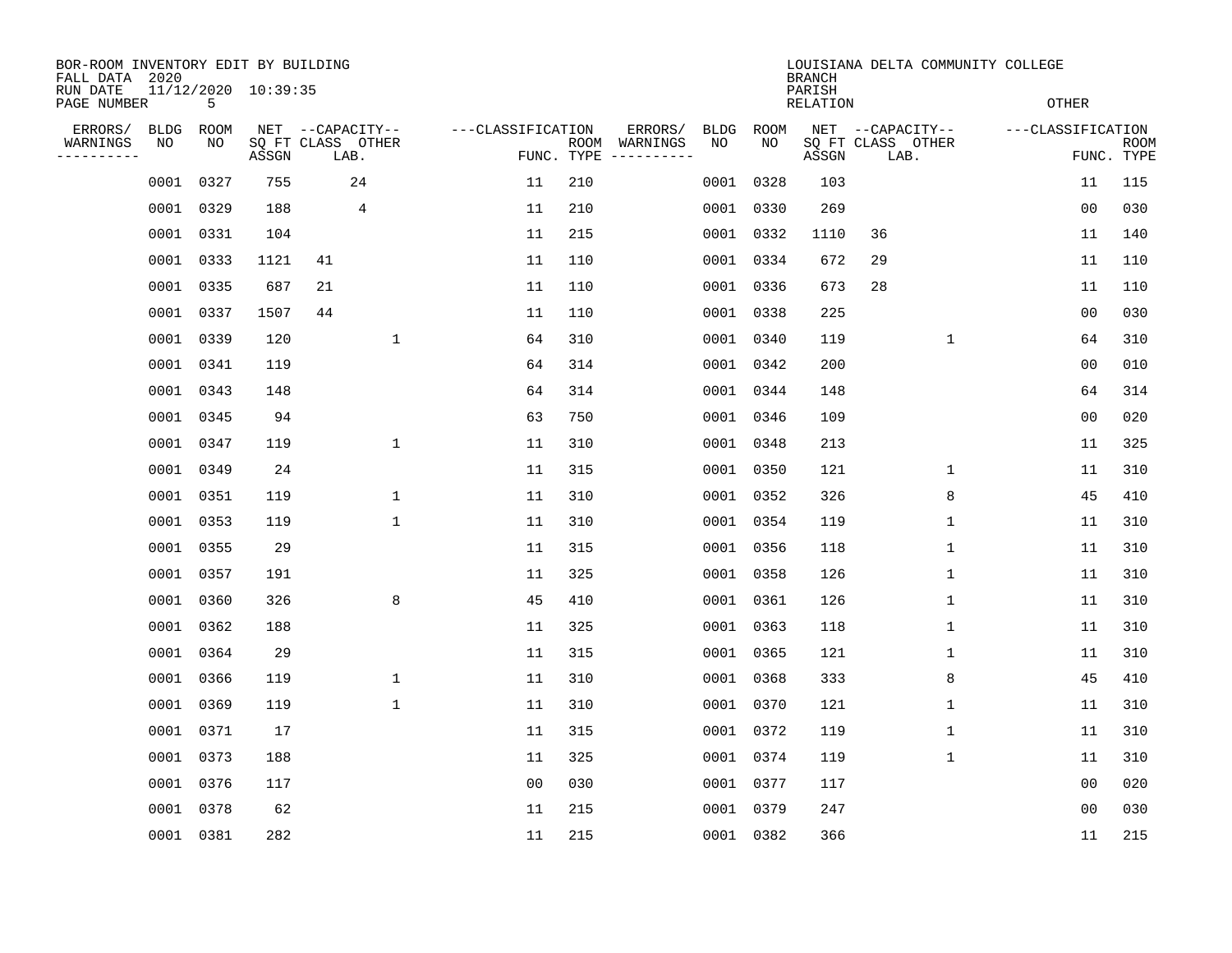| BOR-ROOM INVENTORY EDIT BY BUILDING<br>FALL DATA 2020 |             |           |                     |                           |                   |     |                                      |           |           | <b>BRANCH</b>                                    | LOUISIANA DELTA COMMUNITY COLLEGE                                                                                                                          |                                           |                           |
|-------------------------------------------------------|-------------|-----------|---------------------|---------------------------|-------------------|-----|--------------------------------------|-----------|-----------|--------------------------------------------------|------------------------------------------------------------------------------------------------------------------------------------------------------------|-------------------------------------------|---------------------------|
| RUN DATE<br>PAGE NUMBER                               |             | 6         | 11/12/2020 10:39:35 |                           |                   |     |                                      |           |           | PARISH<br><b>RELATION</b>                        |                                                                                                                                                            | <b>OTHER</b>                              |                           |
| ERRORS/                                               | <b>BLDG</b> | ROOM      |                     | NET --CAPACITY--          | ---CLASSIFICATION |     | ERRORS/                              |           | BLDG ROOM |                                                  | NET --CAPACITY-- - ---CLASSIFICATION                                                                                                                       |                                           |                           |
| WARNINGS<br>----------                                | NO          | NO        | ASSGN               | SQ FT CLASS OTHER<br>LAB. |                   |     | ROOM WARNINGS<br>FUNC. TYPE $------$ | NO        | NO.       | ASSGN                                            | SQ FT CLASS OTHER<br>LAB.                                                                                                                                  |                                           | <b>ROOM</b><br>FUNC. TYPE |
|                                                       |             | 0001 0383 | 167                 |                           | 00                | 020 |                                      |           | 0001 0384 | 295                                              |                                                                                                                                                            | 0 <sub>0</sub>                            | 030                       |
|                                                       |             | 0001 0385 | 131                 | $\mathbf 1$               | 11                | 310 |                                      |           | 0001 0386 | 132                                              | $\mathbf{1}$                                                                                                                                               | 11                                        | 310                       |
|                                                       |             | 0001 0387 | 292                 |                           | 00                | 030 |                                      |           | 0001 0388 | 115                                              | $\mathbf 1$                                                                                                                                                | 11                                        | 310                       |
|                                                       |             | 0001 0389 | 115                 | 1                         | 11                | 310 |                                      |           | 0001 0390 | 497                                              |                                                                                                                                                            | 64                                        | 715                       |
|                                                       |             | 0001 0391 | 265                 |                           | 64                | 710 |                                      | 0001 0401 |           | 379                                              |                                                                                                                                                            | 0 <sub>0</sub>                            | 020                       |
|                                                       |             | 0001 0402 | 182                 |                           | 63                | 325 |                                      |           | 0001 0403 | 180                                              |                                                                                                                                                            | 63                                        | 314                       |
|                                                       |             | 0001 0404 | 179                 |                           | 61                | 325 |                                      |           | 0001 0405 | 156                                              |                                                                                                                                                            | 63                                        | 313                       |
|                                                       |             | 0001 0406 | 211                 |                           | 61                | 325 |                                      | 0001 0407 |           | 171                                              |                                                                                                                                                            | 61                                        | 313                       |
|                                                       |             | 0001 0408 | 60                  |                           | 64                | 710 |                                      | 0001 0409 |           | 100                                              |                                                                                                                                                            | 0 <sub>0</sub>                            | 030                       |
|                                                       |             | 0001 0410 | 158                 |                           | 00                | 020 |                                      | 0001 0411 |           | 261                                              |                                                                                                                                                            | 63                                        | 315                       |
|                                                       |             | 0001 0412 | 147                 |                           | 0 <sub>0</sub>    | 030 |                                      |           | 0001 0413 | 136                                              |                                                                                                                                                            | 0 <sub>0</sub>                            | 030                       |
|                                                       |             | 0001 0414 | 539                 |                           | 61                | 315 |                                      | 0001 0415 |           | 169                                              |                                                                                                                                                            | 61                                        | 313                       |
|                                                       |             | 0001 0416 | 306                 |                           | 61                | 325 |                                      |           | 0001 0417 | 614                                              | 14                                                                                                                                                         | 61                                        | 350                       |
|                                                       |             | 0001 0418 | 214                 |                           | 65                | 325 |                                      | 0001 0419 |           | 107                                              |                                                                                                                                                            | 61                                        | 315                       |
|                                                       |             | 0001 0420 | 432                 |                           | 61                | 315 |                                      |           | 0001 0421 | -28                                              |                                                                                                                                                            | 63                                        | 750                       |
| 9                                                     |             | 0001 150A | 815                 | 4                         | 41                | 430 |                                      |           | 0001 150B | 769                                              | 19                                                                                                                                                         | 41                                        | 420                       |
|                                                       |             | 0001 173A | 1105                | 88                        | 63                | 610 |                                      |           | 0001 173B | 1094                                             | 88                                                                                                                                                         | 63                                        | 610                       |
|                                                       |             | 0001 380A | 1591                | 120                       | 11                | 210 |                                      |           | 0001 380B | 732                                              |                                                                                                                                                            | 11                                        | 215                       |
|                                                       |             | 0001 418A | 13                  |                           | 65                | 315 |                                      |           |           | TOTAL NUMBER CLASSROOMS<br>TOTAL NUMBER LABS 210 | TOTAL ASSIGNABLE & UNASSIGNABLE SQFT:<br>TOTAL NET ASSIGN SQ. FT. IN ROOM FILE 70,067<br>TOTAL NUMBER COMPUTER CLASSROOMS<br>TOTAL NUMBER SPECIAL LABS 220 | 106,301<br>20<br>5<br>8<br>$\overline{4}$ |                           |
|                                                       |             | 0002 B120 | 960                 | 10                        | 12                | 210 |                                      |           | 0002 B121 | 108                                              | $\mathbf{1}$                                                                                                                                               | 12 <sup>°</sup>                           | 310                       |
|                                                       |             | 0002 B122 | 108                 | $\mathbf{1}$              | 12                | 310 |                                      |           | 0002 B123 | 108                                              | $\mathbf{1}$                                                                                                                                               | 12                                        | 310                       |
|                                                       |             | 0002 B124 | 108                 | 1                         | 12                | 310 |                                      |           | 0002 B125 | 36                                               |                                                                                                                                                            | 63                                        | 315                       |
|                                                       |             | 0002 B126 | 108                 | 1                         | 12                | 310 |                                      |           | 0002 B127 | 108                                              | $\mathbf{1}$                                                                                                                                               | 12                                        | 310                       |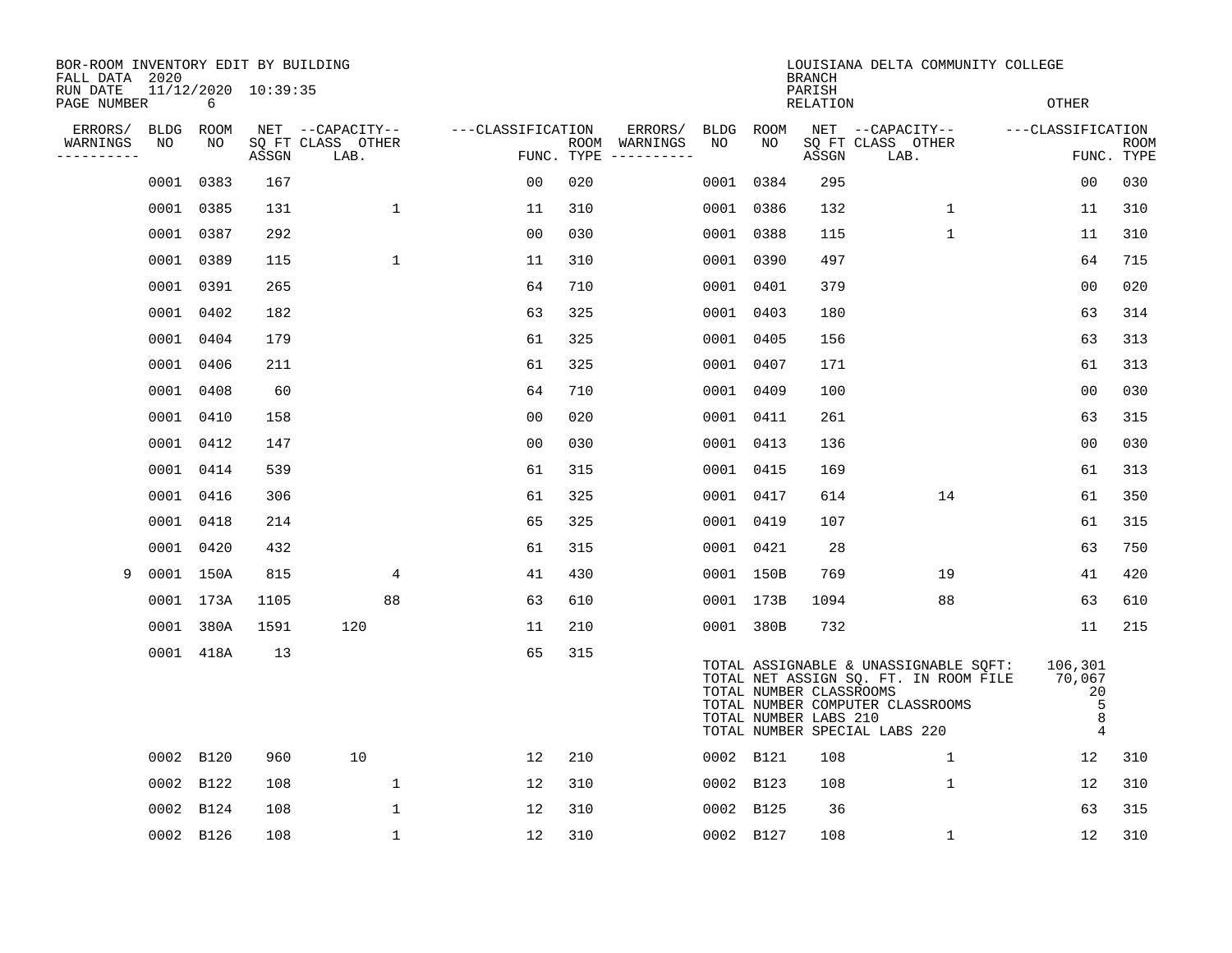| BOR-ROOM INVENTORY EDIT BY BUILDING<br>FALL DATA 2020 |            |             |                     |                                       |                   | LOUISIANA DELTA COMMUNITY COLLEGE<br><b>BRANCH</b> |                          |                   |             |                           |                                       |                   |            |  |
|-------------------------------------------------------|------------|-------------|---------------------|---------------------------------------|-------------------|----------------------------------------------------|--------------------------|-------------------|-------------|---------------------------|---------------------------------------|-------------------|------------|--|
| RUN DATE<br>PAGE NUMBER                               |            | 7           | 11/12/2020 10:39:35 |                                       |                   |                                                    |                          |                   |             | PARISH<br><b>RELATION</b> |                                       | <b>OTHER</b>      |            |  |
| ERRORS/<br>WARNINGS                                   | BLDG<br>NO | ROOM<br>NO  |                     | NET --CAPACITY--<br>SQ FT CLASS OTHER | ---CLASSIFICATION |                                                    | ERRORS/<br>ROOM WARNINGS | <b>BLDG</b><br>NO | ROOM<br>NO. |                           | NET --CAPACITY--<br>SQ FT CLASS OTHER | ---CLASSIFICATION | ROOM       |  |
| ----------                                            |            |             | ASSGN               | LAB.                                  |                   |                                                    | FUNC. TYPE $------$      |                   |             | ASSGN                     | LAB.                                  |                   | FUNC. TYPE |  |
|                                                       | 0002       | B128        | 108                 | $\mathbf{1}$                          | 12                | 310                                                |                          | 0002              | B129        | 108                       | 2                                     | 12                | 210        |  |
|                                                       |            | 0002 B130   | 347                 |                                       | 0 <sub>0</sub>    | 010                                                |                          |                   | 0002 B131   | 86                        |                                       | 64                | 710        |  |
|                                                       |            | 0002 B132   | 134                 |                                       | 0 <sub>0</sub>    | 030                                                |                          |                   | 0002 B133   | 328                       |                                       | 63                | 315        |  |
|                                                       |            | 0002 B134   | 54                  | 1                                     | 12                | 310                                                |                          |                   | 0002 B135   | 105                       | $\mathbf 1$                           | 12                | 310        |  |
|                                                       |            | 0002 B136   | 105                 | $\mathbf{1}$                          | 12                | 310                                                |                          |                   | 0002 B137   | 234                       | $\mathbf{1}$                          | 12                | 310        |  |
|                                                       |            | 0002 B138   | 924                 |                                       | 55                | 313                                                |                          |                   | 0002 B139   | 105                       | $\mathbf 1$                           | 12                | 310        |  |
|                                                       |            | 0002 B140   | 343                 |                                       | 63                | 650                                                |                          |                   | 0002 B141   | 60                        |                                       | 0 <sub>0</sub>    | 030        |  |
|                                                       |            | 0002 B142   | 336                 |                                       | 0 <sub>0</sub>    | 030                                                |                          |                   | 0002 B143   | 336                       |                                       | 0 <sub>0</sub>    | 030        |  |
|                                                       | 0002       | B144        | 116                 | 1                                     | 12                | 310                                                |                          |                   | 0002 B145   | 116                       | 1                                     | 12                | 310        |  |
|                                                       | 0002       | B146        | 158                 | $\mathbf{1}$                          | 12                | 310                                                |                          |                   | 0002 B147   | 120                       |                                       | 44                | 750        |  |
|                                                       | 0002       | B148        | 116                 | 1                                     | 12                | 310                                                |                          |                   | 0002 B149   | 116                       | 1                                     | 12                | 310        |  |
|                                                       |            | 0002 B150   | 116                 | 1                                     | 12                | 310                                                |                          |                   | 0002 B151   | 520                       |                                       | 63                | 350        |  |
|                                                       | 0002       | <b>B153</b> | 238                 |                                       | 0 <sub>0</sub>    | 020                                                |                          |                   | 0002 B154   | 1326                      |                                       | 0 <sub>0</sub>    | 020        |  |
|                                                       |            | 0002 B155   | 3479                | 300                                   | 63                | 610                                                |                          |                   | 0002 B160   | 297                       |                                       | 0 <sub>0</sub>    | 020        |  |
|                                                       |            | 0002 B162   | 94                  |                                       | 0 <sub>0</sub>    | 020                                                |                          |                   | 0002 B163   | 420                       |                                       | 0 <sub>0</sub>    | 020        |  |
|                                                       |            | 0002 B164   | 320                 |                                       | 0 <sub>0</sub>    | 020                                                |                          |                   | 0002 B165   | 108                       |                                       | 0 <sub>0</sub>    | 020        |  |
|                                                       | 0002       | <b>B166</b> | 136                 |                                       | 0 <sub>0</sub>    | 020                                                |                          |                   | 0002 001S   | 315                       |                                       | 0 <sub>0</sub>    | 020        |  |
|                                                       | 0002       | 002S        | 345                 |                                       | 0 <sub>0</sub>    | 020                                                |                          | 0002              | 003S        | 111                       |                                       | 0 <sub>0</sub>    | 020        |  |
|                                                       | 0002       | 0101        | 151                 |                                       | 0 <sub>0</sub>    | 020                                                |                          |                   | 0002 0102   | 1113                      |                                       | 0 <sub>0</sub>    | 020        |  |
|                                                       | 0002       | 0103        | 66                  |                                       | 63                | 750                                                |                          |                   | 0002 0104   | 355                       | 10                                    | 63                | 350        |  |
|                                                       | 0002       | 0105        | 749                 | 25                                    | 12                | 110                                                |                          |                   | 0002 0106   | 789                       | 25                                    | 12                | 140        |  |
|                                                       | 0002       | 0107        | 720                 | 25                                    | 12                | 110                                                |                          | 0002              | 0108        | 768                       | 10                                    | 12                | 210        |  |
|                                                       | 0002       | 0109        | 703                 | 25                                    | 12                | 110                                                |                          |                   | 0002 0110   | 384                       |                                       | 0 <sub>0</sub>    | 030        |  |
|                                                       | 0002       | 0111        | 1230                |                                       | 0 <sub>0</sub>    | 020                                                |                          |                   | 0002 0112   | 161                       |                                       | 0 <sub>0</sub>    | 020        |  |
|                                                       | 0002       | 0113        | 172                 |                                       | 00                | 030                                                |                          |                   | 0002 0114   | 161                       |                                       | 00                | 030        |  |
|                                                       |            | 0002 0116   | 309                 |                                       | 63                | 315                                                |                          |                   | 0002 0117   | 33                        |                                       | 0 <sub>0</sub>    | 010        |  |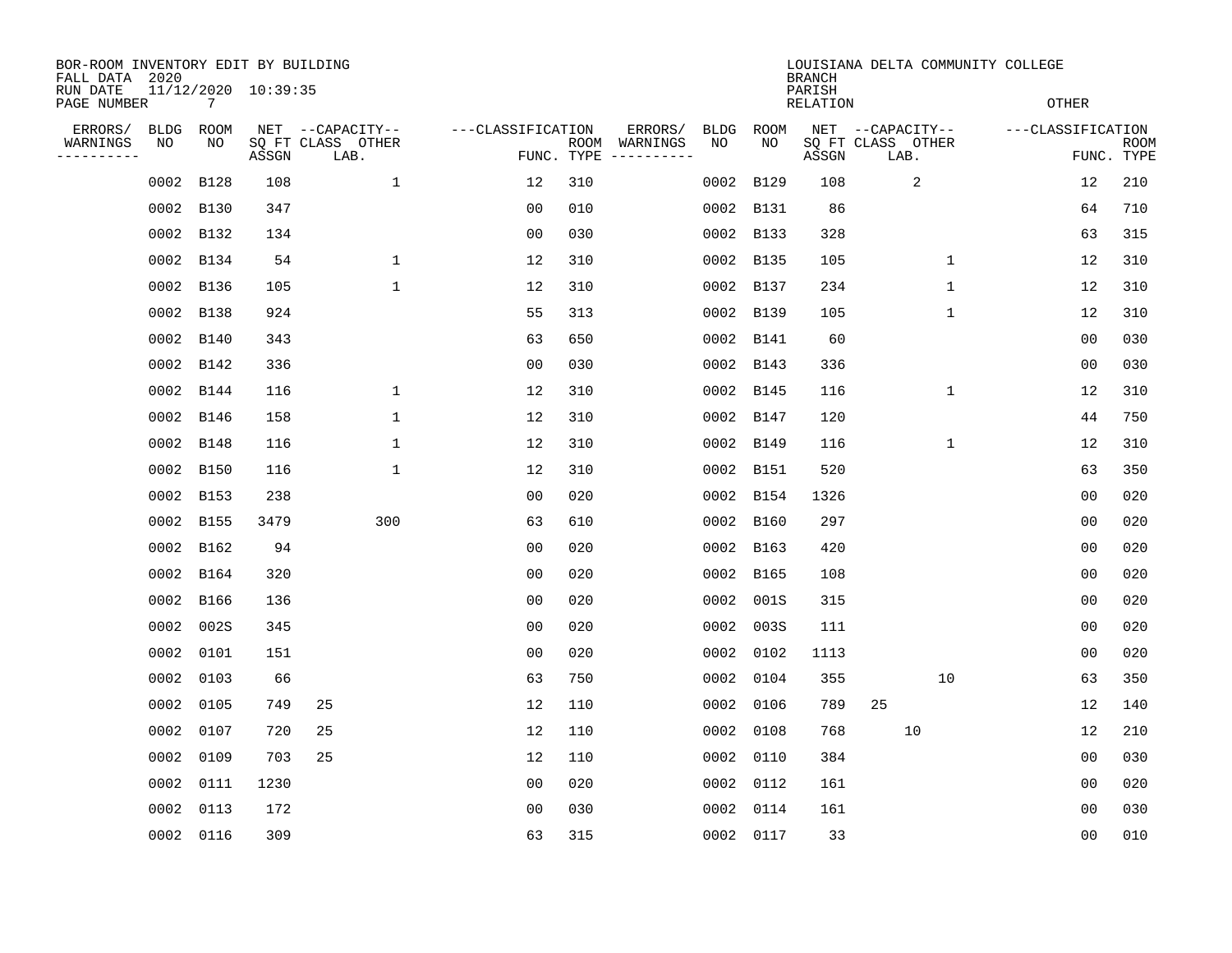| BOR-ROOM INVENTORY EDIT BY BUILDING<br>FALL DATA 2020 |           |                     |                           |                  |                   | LOUISIANA DELTA COMMUNITY COLLEGE<br><b>BRANCH</b> |                                      |      |           |                           |                                                                                |                              |                           |
|-------------------------------------------------------|-----------|---------------------|---------------------------|------------------|-------------------|----------------------------------------------------|--------------------------------------|------|-----------|---------------------------|--------------------------------------------------------------------------------|------------------------------|---------------------------|
| RUN DATE<br>PAGE NUMBER                               | 8         | 11/12/2020 10:39:35 |                           |                  |                   |                                                    |                                      |      |           | PARISH<br><b>RELATION</b> |                                                                                | <b>OTHER</b>                 |                           |
| ERRORS/                                               | BLDG ROOM |                     |                           | NET --CAPACITY-- | ---CLASSIFICATION |                                                    | ERRORS/                              | BLDG | ROOM      |                           | NET --CAPACITY--                                                               | ---CLASSIFICATION            |                           |
| WARNINGS<br>NO<br>----------                          | NO        | ASSGN               | SQ FT CLASS OTHER<br>LAB. |                  |                   |                                                    | ROOM WARNINGS<br>FUNC. TYPE $------$ | NO   | NO        | ASSGN                     | SQ FT CLASS OTHER<br>LAB.                                                      |                              | <b>ROOM</b><br>FUNC. TYPE |
|                                                       | 0002 0118 | 213                 |                           |                  | 0 <sub>0</sub>    | 020                                                |                                      | 0002 | 0119      | 184                       |                                                                                | 63                           | 315                       |
|                                                       | 0002 0120 | 151                 |                           |                  | 00                | 030                                                |                                      | 0002 | 0121      | 68                        |                                                                                | 64                           | 710                       |
|                                                       | 0002 0122 | 131                 |                           |                  | 63                | 325                                                |                                      | 0002 | 0123      | 78                        | $\mathbf{1}$                                                                   | 63                           | 310                       |
|                                                       | 0002 0124 | 84                  |                           | $\mathbf{1}$     | 63                | 310                                                |                                      |      | 0002 0125 | 18                        |                                                                                | 12                           | 115                       |
|                                                       | 0002 0201 | 91                  |                           |                  | 00                | 020                                                |                                      | 0002 | 0202      | 83                        |                                                                                | 0 <sub>0</sub>               | 030                       |
|                                                       | 0002 0203 | 59                  |                           |                  | 64                | 710                                                |                                      | 0002 | 0204      | 273                       | 10                                                                             | 63                           | 350                       |
|                                                       | 0002 0205 | 108                 |                           |                  | 0 <sub>0</sub>    | 020                                                |                                      | 0002 | 0206      | 38                        |                                                                                | 00                           | 010                       |
|                                                       | 0002 0207 | 238                 |                           |                  | 00                | 030                                                |                                      |      | 0002 0208 | 183                       |                                                                                | 0 <sub>0</sub>               | 030                       |
|                                                       | 0002 0209 | 700                 |                           |                  | 0 <sub>0</sub>    | 020                                                |                                      |      | 0002 0210 | 88                        |                                                                                | 0 <sub>0</sub>               | 030                       |
|                                                       | 0002 0211 | 1217                |                           |                  | 0 <sub>0</sub>    | 020                                                |                                      | 0002 | 0212      | 925                       |                                                                                | 12                           | 215                       |
|                                                       | 0002 0213 | 387                 |                           |                  | 0 <sub>0</sub>    | 0.30                                               |                                      |      | 0002 0214 | 298                       | $\mathbf{1}$                                                                   | 12                           | 310                       |
|                                                       | 0002 0215 | 675                 | 24                        |                  | 12                | 110                                                |                                      |      | 0002 0216 | 675                       | 24                                                                             | 12                           | 110                       |
|                                                       | 0002 0217 | 669                 | 24                        |                  | 12                | 110                                                |                                      | 0002 | 0218      | 168                       | 8                                                                              | 12                           | 410                       |
|                                                       | 0002 0219 | 467                 |                           |                  | 00                | 020                                                |                                      | 0002 | 0220      | 120                       | $\mathbf{1}$                                                                   | 12                           | 310                       |
|                                                       | 0002 0221 | 120                 |                           | $\mathbf 1$      | 12                | 310                                                |                                      |      | 0002 0222 | 120                       | $\mathbf{1}$                                                                   | 12                           | 310                       |
|                                                       | 0002 0223 | 120                 |                           | $\mathbf{1}$     | 12                | 310                                                |                                      | 0002 | 0224      | 54                        |                                                                                | 12                           | 750                       |
|                                                       | 0002 0225 | 134                 |                           |                  | 12                | 325                                                |                                      |      | 0002 0226 | 119                       | $\mathbf{1}$                                                                   | 12                           | 310                       |
|                                                       | 0002 0227 | 803                 | 27                        |                  | 12                | 110                                                |                                      |      | 0002 114E | 1397                      | 20                                                                             | 12                           | 210                       |
|                                                       | 0002 115A | 1538                |                           | 20               | 12                | 210                                                |                                      |      | 0002 115B | 1635                      | 20                                                                             | 12                           | 210                       |
|                                                       | 0002 115C | 1637                |                           | 10               | 12                | 210                                                |                                      |      | 0002 137A | 600                       | 21                                                                             | 55                           | 315                       |
|                                                       | 0002 137B | 70                  |                           | 3                | 55                | 315                                                |                                      |      | 0002 138A | 108                       | $\mathbf{1}$                                                                   | 12                           | 310                       |
|                                                       | 0002 138B | 97                  |                           | $\mathbf{1}$     | 12                | 310                                                |                                      |      | 0002 138C | 96                        |                                                                                | 12                           | 315                       |
|                                                       | 0002 155A | 320                 |                           |                  | 63                | 355                                                |                                      |      |           | TOTAL NUMBER CLASSROOMS   | TOTAL ASSIGNABLE & UNASSIGNABLE SQFT:<br>TOTAL NET ASSIGN SO. FT. IN ROOM FILE | 39,145<br>26,853<br>$\sim$ 7 |                           |

TOTAL NUMBER COMPUTER CLASSROOMS 1 1 TOTAL NUMBER LABS 210 7

TOTAL NUMBER LABS 210 7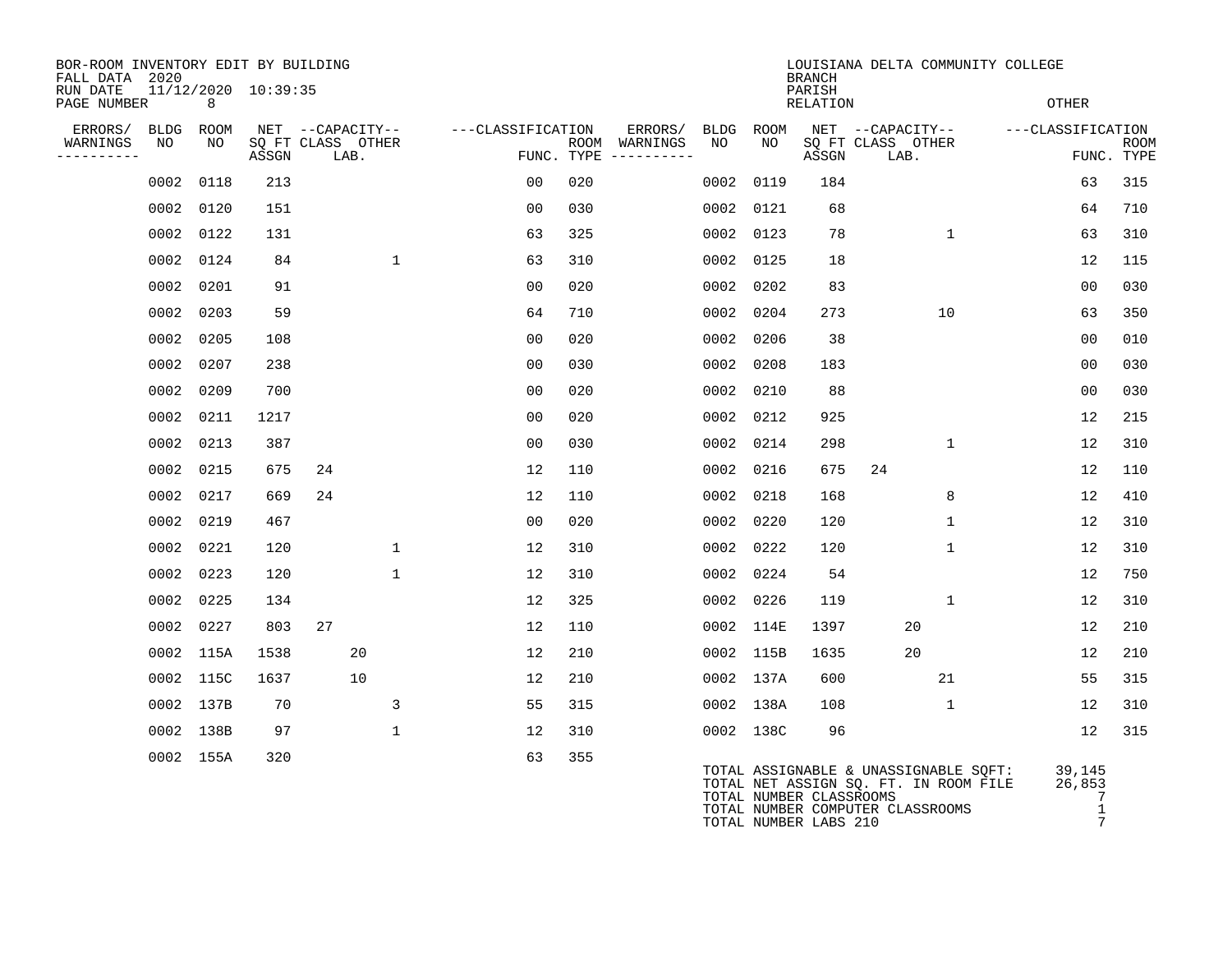| BOR-ROOM INVENTORY EDIT BY BUILDING<br>FALL DATA | 2020       |            |                     |                                           |                                 |      |                                   |            |            | <b>BRANCH</b>           | LOUISIANA DELTA COMMUNITY COLLEGE                                              |                   |                |              |
|--------------------------------------------------|------------|------------|---------------------|-------------------------------------------|---------------------------------|------|-----------------------------------|------------|------------|-------------------------|--------------------------------------------------------------------------------|-------------------|----------------|--------------|
| RUN DATE                                         |            |            | 11/12/2020 10:39:35 |                                           |                                 |      |                                   |            |            | PARISH                  |                                                                                |                   |                |              |
| PAGE NUMBER                                      |            |            |                     |                                           |                                 |      |                                   |            |            | RELATION                |                                                                                |                   | OTHER          |              |
| ERRORS/<br>WARNINGS                              | BLDG<br>NO | ROOM<br>NO | NET<br>ASSGN        | --CAPACITY--<br>SQ FT CLASS OTHER<br>LAB. | ---CLASSIFICATION<br>FUNC. TYPE | ROOM | ERRORS/<br>WARNINGS<br>---------- | BLDG<br>NO | ROOM<br>NO | ASSGN                   | NET --CAPACITY--<br>SQ FT CLASS OTHER<br>LAB.                                  | ---CLASSIFICATION | FUNC.          | ROOM<br>TYPE |
|                                                  |            |            |                     |                                           |                                 |      |                                   |            |            |                         | TOTAL NUMBER SPECIAL LABS 220                                                  |                   |                |              |
|                                                  |            | 0075 0101  | 88                  |                                           | 72                              | 310  |                                   |            | 0075 0102  | 55                      |                                                                                |                   | 00             | 030          |
|                                                  | 0075       | 0103       | 1810                |                                           | 75                              | 720  |                                   |            |            | TOTAL NUMBER CLASSROOMS | TOTAL ASSIGNABLE & UNASSIGNABLE SQFT:<br>TOTAL NET ASSIGN SQ. FT. IN ROOM FILE |                   | 1,953<br>1,898 |              |
|                                                  |            |            |                     |                                           |                                 |      |                                   |            |            | TOTAL NUMBER LABS 210   | TOTAL NUMBER COMPUTER CLASSROOMS<br>TOTAL NUMBER SPECIAL LABS 220              |                   |                |              |